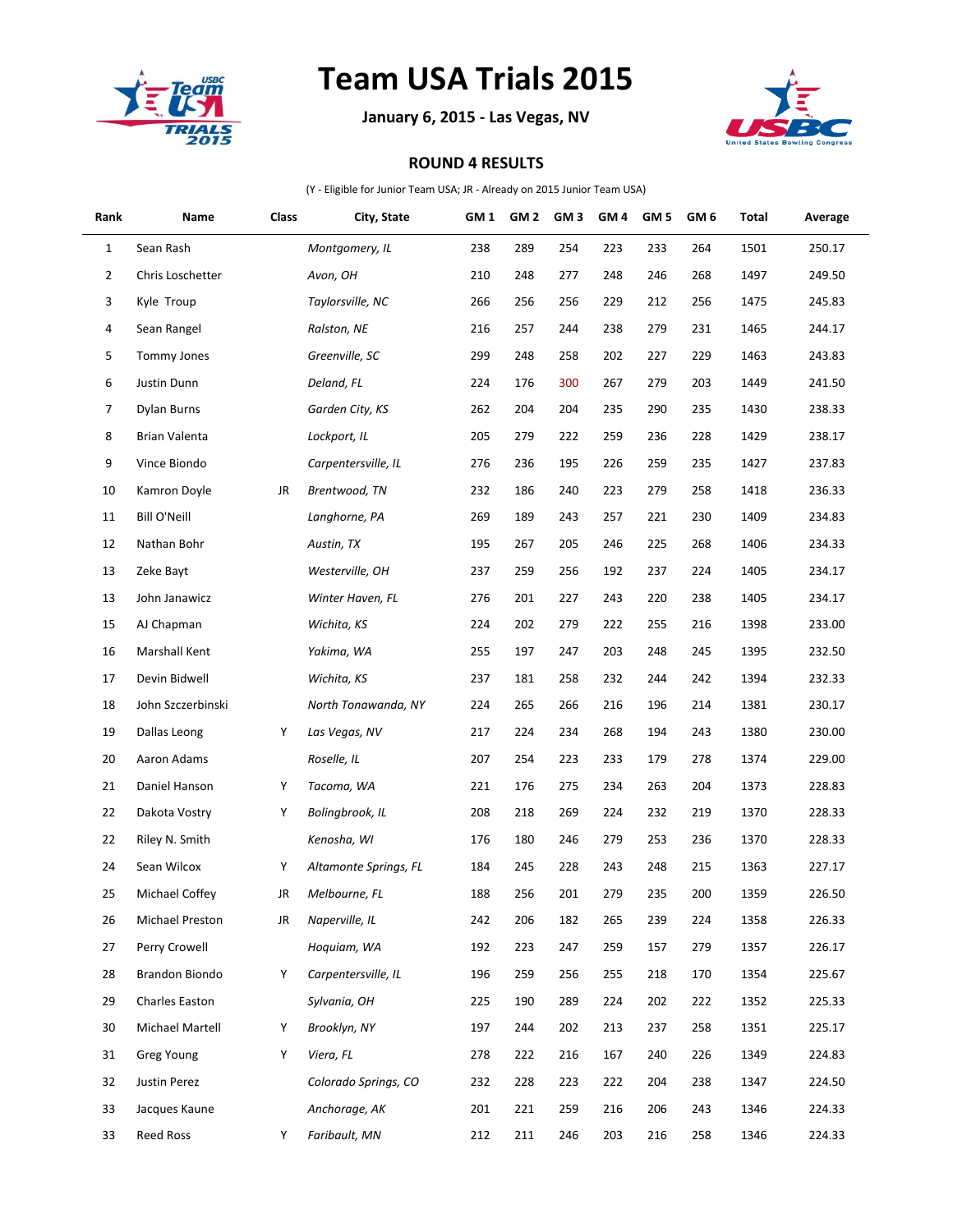| 35 | Chris Barnes           |    | Double Oak, TX                 | 205 | 247 | 237 | 249 | 205 | 202 | 1345 | 224.17 |
|----|------------------------|----|--------------------------------|-----|-----|-----|-----|-----|-----|------|--------|
| 36 | Robert Gotchall        |    | Clarksville, TN                | 202 | 204 | 216 | 269 | 278 | 171 | 1340 | 223.33 |
| 37 | Wesley Low             | JR | Palmdale, CA                   | 214 | 235 | 216 | 193 | 234 | 247 | 1339 | 223.17 |
| 38 | Kenneth Ryan           | Υ  | Ocean, NJ                      | 215 | 244 | 203 | 216 | 265 | 195 | 1338 | 223.00 |
| 38 | Eric Gauroniak         | Υ  | Palm City, FL                  | 243 | 190 | 200 | 225 | 243 | 237 | 1338 | 223.00 |
| 40 | Anthony Pepe           |    | East Elmhurst, NY              | 240 | 201 | 191 | 225 | 232 | 244 | 1333 | 222.17 |
| 41 | Adam (AJ) Johnson      |    | Oswego, IL                     | 256 | 199 | 205 | 245 | 178 | 248 | 1331 | 221.83 |
| 42 | Kevin Valmonte         |    | Pomona, CA                     | 214 | 226 | 204 | 215 | 248 | 223 | 1330 | 221.67 |
| 43 | Andrew Diley           | Υ  | Conway, SC                     | 187 | 223 | 163 | 220 | 233 | 300 | 1326 | 221.00 |
| 44 | Andrew Anderson        | Υ  | Holly, MI                      | 191 | 195 | 246 | 245 | 247 | 201 | 1325 | 220.83 |
| 45 | Justin Veitch          |    | Kenner, LA                     | 233 | 246 | 169 | 192 | 235 | 249 | 1324 | 220.67 |
| 46 | Joshua Tajiri          |    | Anaheim, CA                    | 290 | 219 | 220 | 202 | 191 | 199 | 1321 | 220.17 |
| 47 | Kyle Sherman           | JR | O'Fallon, MO                   | 215 | 211 | 277 | 247 | 183 | 185 | 1318 | 219.67 |
| 48 | Nicholas Pate          | Υ  | <b>Inver Grove Heights, MN</b> | 217 | 234 | 214 | 214 | 243 | 195 | 1317 | 219.50 |
| 49 | Kristopher Prather     |    | Milton, FL                     | 216 | 244 | 213 | 216 | 213 | 214 | 1316 | 219.33 |
| 50 | <b>Bradley Crouse</b>  | Υ  | Nazareth, PA                   | 221 | 265 | 188 | 223 | 208 | 208 | 1313 | 218.83 |
| 51 | Corben Sadowski        | Υ  | Roselle, IL                    | 256 | 190 | 210 | 204 | 186 | 266 | 1312 | 218.67 |
| 52 | Conor Mulderrig        | Υ  | Winston Salem, NC              | 194 | 223 | 214 | 173 | 263 | 244 | 1311 | 218.50 |
| 53 | Deeronn Booker         |    | Anaheim, CA                    | 209 | 236 | 203 | 236 | 190 | 236 | 1310 | 218.33 |
| 54 | Joey Krison            |    | Anchorage, AK                  | 232 | 222 | 234 | 165 | 226 | 226 | 1305 | 217.50 |
| 55 | Kevin Bienko           | Υ  | Buffalo, NY                    | 193 | 190 | 234 | 203 | 204 | 279 | 1303 | 217.17 |
| 56 | Thomas McNeal          | Υ  | Seattle, WA                    | 220 | 207 | 198 | 222 | 247 | 207 | 1301 | 216.83 |
| 57 | Kyle Krol              | Υ  | Tinley Park, IL                | 277 | 177 | 227 | 194 | 218 | 205 | 1298 | 216.33 |
| 58 | Matthew Farber         | Υ  | Plainview, NY                  | 158 | 225 | 230 | 182 | 278 | 222 | 1295 | 215.83 |
| 59 | Darren Tang            |    | San Francisco, CA              | 232 | 235 | 238 | 162 | 245 | 180 | 1292 | 215.33 |
| 59 | Nicholas Duplan        | Υ  | Citrus Heights, CA             | 230 | 206 | 202 | 193 | 215 | 246 | 1292 | 215.33 |
| 61 | Joseph Grondin         | Υ  | San Pedro, CA                  | 222 | 210 | 245 | 173 | 191 | 249 | 1290 | 215.00 |
| 62 | <b>Blake Demore</b>    |    | Springfield, MO                | 203 | 203 | 206 | 195 | 247 | 234 | 1288 | 214.67 |
| 63 | <b>Brandon Martin</b>  | Υ  | Derby, KS                      | 235 | 212 | 182 | 203 | 232 | 216 | 1280 | 213.33 |
| 64 | Mick Eaton             |    | Wyoming, MI                    | 227 | 190 | 186 | 264 | 202 | 210 | 1279 | 213.17 |
| 65 | Jake Provenzano        | Υ  | Wichita, KS                    | 201 | 199 | 257 | 206 | 232 | 181 | 1276 | 212.67 |
| 65 | Justin Bui             |    | Terrytown, LA                  | 212 | 242 | 181 | 212 | 233 | 196 | 1276 | 212.67 |
| 65 | Chad Mee               | Υ  | Hamburg, NY                    | 214 | 203 | 218 | 240 | 186 | 215 | 1276 | 212.67 |
| 65 | Thomas Peters          | Υ  | Belleville, IL                 | 193 | 183 | 170 | 244 | 269 | 217 | 1276 | 212.67 |
| 69 | William Goodman        | Υ  | O'Fallon, IL                   | 222 | 199 | 234 | 255 | 185 | 180 | 1275 | 212.50 |
| 70 | <b>Brandon Wanders</b> | Υ  | Trabuco Canyon, CA             | 193 | 205 | 217 | 224 | 210 | 224 | 1273 | 212.17 |
| 71 | <b>Ryan Winters</b>    | Υ  | Livonia, MI                    | 184 | 202 | 210 | 278 | 171 | 225 | 1270 | 211.67 |
| 72 | Andrew Herbert         | Υ  | Eden, NY                       | 233 | 197 | 203 | 200 | 201 | 234 | 1268 | 211.33 |
| 73 | Tyler Sadowski         |    | Roselle, IL                    | 184 | 189 | 201 | 268 | 197 | 227 | 1266 | 211.00 |
| 74 | Darryl Carreon         |    | Woodbridge, VA                 | 190 | 188 | 239 | 205 | 216 | 224 | 1262 | 210.33 |
| 75 | Tyler Cortez Schenck   | Y  | Phoenix, AZ                    | 205 | 225 | 206 | 223 | 181 | 221 | 1261 | 210.17 |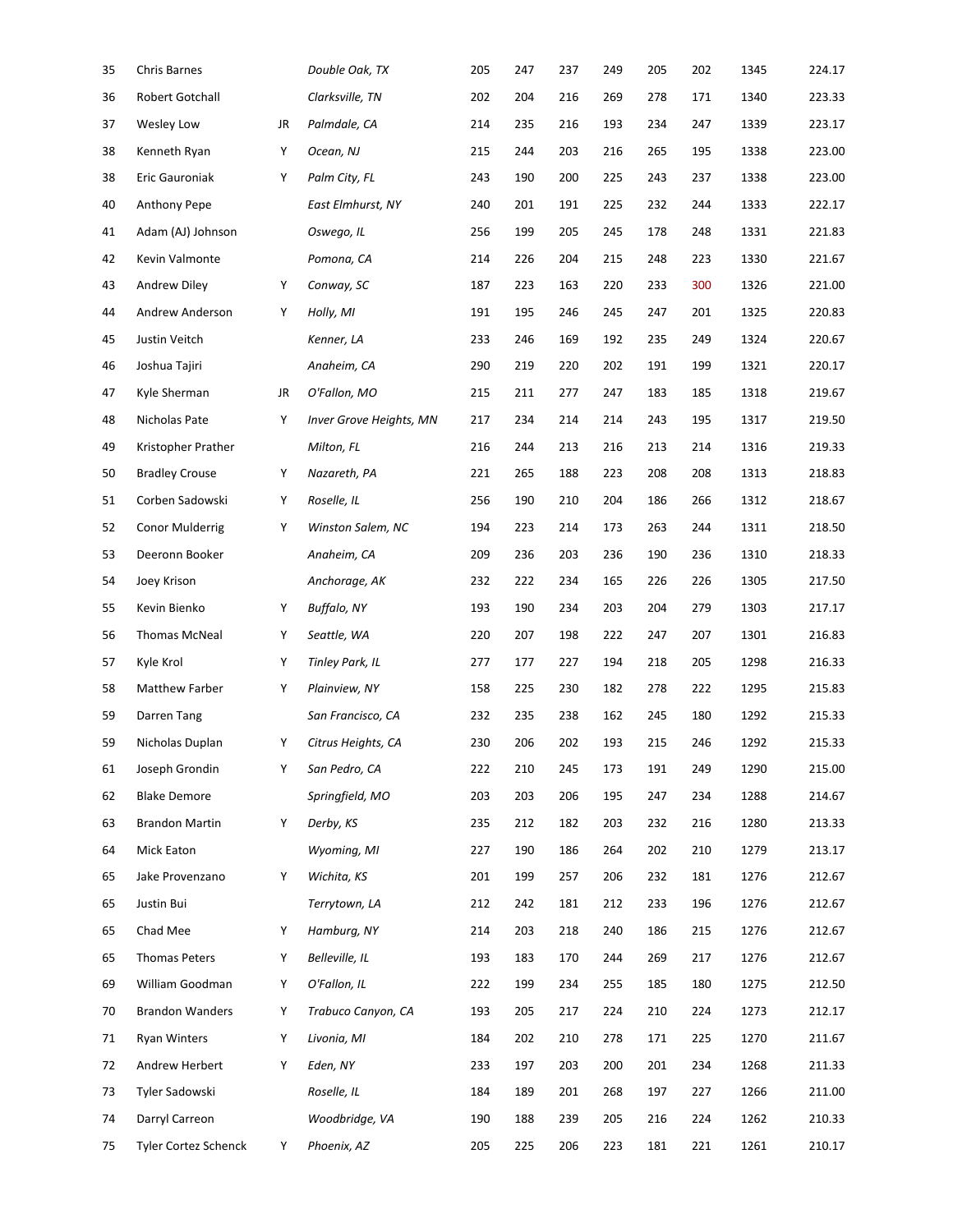| 76  | <b>Ted Pritts</b>     |    | Little Elm, TX     | 219 | 193 | 191 | 197 | 232 | 225 | 1257 | 209.50 |
|-----|-----------------------|----|--------------------|-----|-----|-----|-----|-----|-----|------|--------|
| 77  | Zach Brandt           | Υ  | Kalamazoo, MI      | 167 | 213 | 214 | 233 | 215 | 213 | 1255 | 209.17 |
| 78  | Jack Celmer           | Υ  | Wernersville, PA   | 245 | 192 | 203 | 200 | 215 | 199 | 1254 | 209.00 |
| 78  | Steve Lemke           |    | Nacogdoches, TX    | 181 | 256 | 186 | 162 | 247 | 222 | 1254 | 209.00 |
| 80  | Michael Tang          | JR | San Francisco, CA  | 228 | 258 | 161 | 188 | 207 | 210 | 1252 | 208.67 |
| 81  | Eric Espinda          |    | Albuquerque, NM    | 192 | 197 | 180 | 214 | 208 | 259 | 1250 | 208.33 |
| 82  | Dave Wodka            |    | Henderson, NV      | 209 | 168 | 214 | 253 | 225 | 179 | 1248 | 208.00 |
| 82  | Bryan Eaton           |    | Wyoming, MI        | 224 | 184 | 166 | 245 | 224 | 205 | 1248 | 208.00 |
| 84  | Michael Eaton         |    | Mason, OH          | 151 | 209 | 248 | 248 | 205 | 186 | 1247 | 207.83 |
| 85  | Lucas Vernon          | Υ  | Lee'S Summit, MO   | 190 | 212 | 187 | 213 | 192 | 248 | 1242 | 207.00 |
| 86  | <b>Steve Smith</b>    |    | San Diego, CA      | 177 | 234 | 233 | 171 | 210 | 215 | 1240 | 206.67 |
| 87  | Scott Anderson        |    | Mankato, MN        | 198 | 219 | 236 | 213 | 189 | 184 | 1239 | 206.50 |
| 88  | Ryan Wolfe            | Υ  | Kettering, OH      | 244 | 226 | 205 | 193 | 194 | 176 | 1238 | 206.33 |
| 89  | Cory Lenz             |    | Rockford, IL       | 199 | 170 | 211 | 194 | 257 | 205 | 1236 | 206.00 |
| 90  | Jayson Robarge        | Υ  | Anchorage, AK      | 198 | 170 | 237 | 201 | 227 | 200 | 1233 | 205.50 |
| 91  | <b>Briley Haugh</b>   | Y  | Faribault, MN      | 189 | 202 | 155 | 268 | 193 | 225 | 1232 | 205.33 |
| 92  | Cody Reichenberger    |    | Sarasota, FL       | 234 | 212 | 184 | 244 | 168 | 188 | 1230 | 205.00 |
| 93  | Mark Curtis           |    | Torrance, CA       | 208 | 204 | 204 | 203 | 204 | 206 | 1229 | 204.83 |
| 93  | Taylor Koerner        | Υ  | Faribault, MN      | 209 | 221 | 184 | 212 | 167 | 236 | 1229 | 204.83 |
| 95  | Sam Cantrell          | Υ  | Citrus Heights, CA | 204 | 173 | 177 | 258 | 232 | 182 | 1226 | 204.33 |
| 95  | Kendle Miles          | Υ  | Kennesaw, GA       | 199 | 183 | 213 | 214 | 188 | 229 | 1226 | 204.33 |
| 95  | <b>Brian Monnette</b> | Υ  | Lakewood, WA       | 169 | 201 | 201 | 195 | 212 | 248 | 1226 | 204.33 |
| 98  | Nicholas Binetti      | Y  | St. Charles, IL    | 192 | 170 | 235 | 234 | 217 | 175 | 1223 | 203.83 |
| 98  | Geoffrey Young        |    | Keller, TX         | 200 | 179 | 248 | 237 | 165 | 194 | 1223 | 203.83 |
| 100 | Benjamin Hardin       | Υ  | Tampa, FL          | 237 | 215 | 213 | 183 | 173 | 201 | 1222 | 203.67 |
| 100 | Ryan Patterson        | Υ  | Washington, WV     | 210 | 149 | 228 | 236 | 166 | 233 | 1222 | 203.67 |
| 102 | <b>Trent Mitchell</b> | Υ  | Chicago, IL        | 195 | 202 | 210 | 232 | 188 | 194 | 1221 | 203.50 |
| 103 | <b>Brandon Fietek</b> |    | Edina, MN          | 189 | 258 | 189 | 187 | 158 | 236 | 1217 | 202.83 |
| 104 | <b>Brandon Dodge</b>  | Y  | North Bend, NE     | 242 | 201 | 177 | 243 | 195 | 157 | 1215 | 202.50 |
| 104 | Russ Oviatt           | Y  | Sioux Falls, SD    | 170 | 208 | 192 | 235 | 218 | 192 | 1215 | 202.50 |
| 106 | <b>Tyler James</b>    | Y  | Deltona, FL        | 230 | 202 | 213 | 194 | 192 | 181 | 1212 | 202.00 |
| 107 | Justin Zwaschka       | Y  | St. Joseph, MO     | 188 | 173 | 211 | 182 | 211 | 246 | 1211 | 201.83 |
| 108 | Ronnie Fujita         | Y  | El Sobrante, CA    | 180 | 200 | 212 | 216 | 236 | 166 | 1210 | 201.67 |
| 108 | Brennan Haugh         | Y  | Faribault, MN      | 201 | 194 | 198 | 184 | 220 | 213 | 1210 | 201.67 |
| 110 | Holden Luke           | Y  | Sioux Falls, SD    | 189 | 237 | 210 | 174 | 168 | 227 | 1205 | 200.83 |
| 111 | William Duen          | Y  | Indianapolis, IN   | 241 | 194 | 200 | 171 | 179 | 218 | 1203 | 200.50 |
| 112 | Kyle Duster           | Y  | La Habra, CA       | 213 | 225 | 189 | 174 | 256 | 143 | 1200 | 200.00 |
| 113 | <b>Tyler Sheehy</b>   | Y  | Sun Prairie, WI    | 258 | 225 | 151 | 161 | 221 | 183 | 1199 | 199.83 |
| 113 | Alex Scott Martin     | Y  | Smyrna, GA         | 252 | 207 | 156 | 138 | 233 | 213 | 1199 | 199.83 |
| 115 | Ben Buhlman           | Y  | South Elgin, IL    | 169 | 258 | 195 | 201 | 161 | 212 | 1196 | 199.33 |
| 115 | Jonathan Bowman       | Y  | Peru, NY           | 208 | 206 | 165 | 175 | 186 | 256 | 1196 | 199.33 |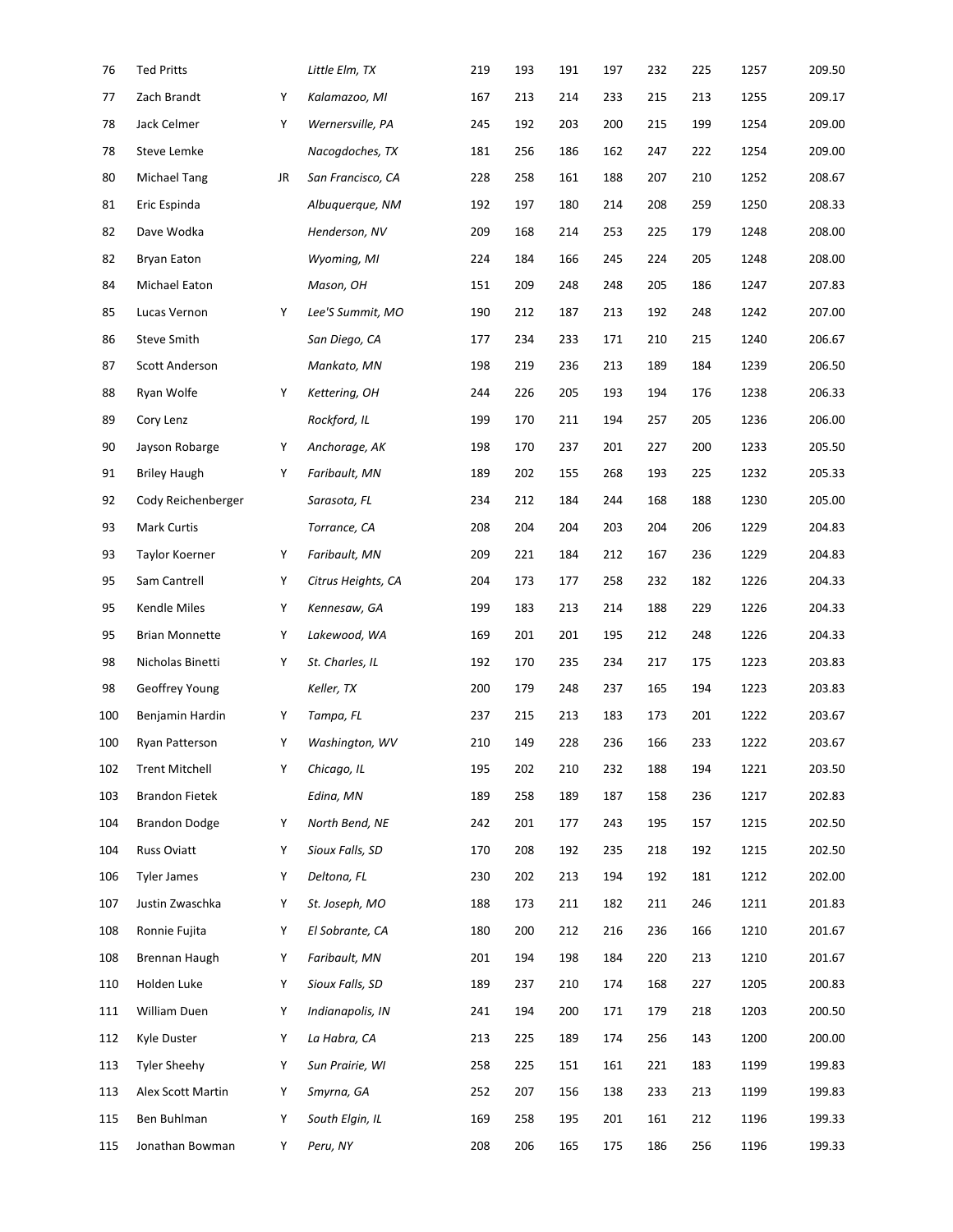| 117 | Ric McCormick                 | Υ | Cincinnati, OH                 | 191 | 199 | 178 | 195 | 221 | 211 | 1195 | 199.17 |
|-----|-------------------------------|---|--------------------------------|-----|-----|-----|-----|-----|-----|------|--------|
| 117 | <b>Christopher Canterbury</b> | Υ | South Charleston, WV           | 237 | 137 | 163 | 248 | 198 | 212 | 1195 | 199.17 |
| 119 | Robert Altieri                |   | Vancouver, WA                  | 217 | 189 | 208 | 179 | 201 | 200 | 1194 | 199.00 |
| 119 | Aaron Yuratovich              | Υ | Olathe, KS                     | 185 | 196 | 176 | 266 | 160 | 211 | 1194 | 199.00 |
| 121 | Daniel Kimmer                 | Υ | Monticello, MN                 | 187 | 206 | 197 | 187 | 158 | 258 | 1193 | 198.83 |
| 122 | Nathan Ricks                  | Υ | Boynton Beach, FL              | 215 | 167 | 269 | 170 | 189 | 182 | 1192 | 198.67 |
| 123 | Kyle King                     |   | Glendale, AZ                   | 163 | 236 | 259 | 180 | 181 | 170 | 1189 | 198.17 |
| 124 | Jaxon Helland                 | Y | Mound, MN                      | 205 | 220 | 189 | 222 | 192 | 159 | 1187 | 197.83 |
| 125 | Benjamin Walk                 |   | Lincoln, NE                    | 178 | 145 | 203 | 233 | 203 | 224 | 1186 | 197.67 |
| 126 | Andrew Heritage               | Y | Beaverton, OR                  | 177 | 221 | 164 | 235 | 204 | 184 | 1185 | 197.50 |
| 127 | Kyle Koprowitz                | Υ | Giarad, IL                     | 157 | 167 | 219 | 245 | 201 | 192 | 1181 | 196.83 |
| 127 | <b>Brendon Huntley</b>        |   | Rutherfordton, NC              | 182 | 159 | 203 | 228 | 188 | 221 | 1181 | 196.83 |
| 129 | Randy Cote                    |   | Red Rock, AZ                   | 152 | 192 | 222 | 179 | 224 | 205 | 1174 | 195.67 |
| 130 | Darwin Wimer                  |   | Mesquite, NV                   | 160 | 160 | 191 | 203 | 224 | 234 | 1172 | 195.33 |
| 131 | Matthew Zweig                 | Υ | Tempe, AZ                      | 175 | 184 | 180 | 224 | 198 | 208 | 1169 | 194.83 |
| 132 | Nicholas Alford               |   | Moreno Valley, CA              | 199 | 152 | 212 | 217 | 193 | 194 | 1167 | 194.50 |
| 133 | Mason Yamada                  | Y | Kenai, AK                      | 215 | 154 | 175 | 190 | 225 | 206 | 1165 | 194.17 |
| 134 | George Duke                   |   | Vidor, TX                      | 203 | 175 | 237 | 151 | 199 | 194 | 1159 | 193.17 |
| 135 | Nicholas Carbonetto           | Υ | <b>Bluffton, NY</b>            | 184 | 229 | 168 | 213 | 171 | 191 | 1156 | 192.67 |
| 136 | Jacob Fukuyama                |   | Aiea, HI                       | 167 | 233 | 179 | 189 | 181 | 202 | 1151 | 191.83 |
| 137 | Andrew Bonin                  | Υ | Greenwood, AR                  | 204 | 224 | 170 | 180 | 191 | 181 | 1150 | 191.67 |
| 138 | Matthew Diamond               | Υ | Dayton, OH                     | 180 | 211 | 214 | 201 | 152 | 190 | 1148 | 191.33 |
| 138 | Adam Zimmerman                | Υ | Deer Park, NY                  | 171 | 195 | 164 | 186 | 195 | 237 | 1148 | 191.33 |
| 140 | <b>Austin Thompson</b>        | Υ | San Diego, CA                  | 180 | 212 | 212 | 217 | 161 | 165 | 1147 | 191.17 |
| 141 | Patrick Hanrahan              | Y | Greenwich, CT                  | 238 | 143 | 169 | 214 | 157 | 225 | 1146 | 191.00 |
| 142 | Gary Ward                     |   | El Paso, TX                    | 204 | 188 | 176 | 180 | 208 | 188 | 1144 | 190.67 |
| 143 | Jacob Kersten                 | Υ | Clarkston, MI                  | 191 | 204 | 223 | 171 | 181 | 166 | 1136 | 189.33 |
| 144 | Jose Pluma                    |   | Fairbanks, AK                  | 201 | 191 | 129 | 219 | 220 | 168 | 1128 | 188.00 |
| 145 | <b>Tyler Boe</b>              | Y | Redmond, WA                    | 254 | 184 | 175 | 172 | 147 | 194 | 1126 | 187.67 |
| 146 | <b>Matthew Stephens</b>       | Y | Egg Harbor Township, NJ        | 151 | 181 | 181 | 185 | 236 | 188 | 1122 | 187.00 |
| 147 | Phillip Friedman              | Y | East Brunswick, NJ             | 172 | 205 | 204 | 176 | 203 | 161 | 1121 | 186.83 |
| 148 | Alec Dudley                   | Υ | Anchorage, AK                  | 146 | 238 | 177 | 167 | 193 | 192 | 1113 | 185.50 |
| 149 | Joshua Rondino                | Y | Lilburn, GA                    | 142 | 216 | 227 | 187 | 180 | 156 | 1108 | 184.67 |
| 150 | Joshua Franz                  |   | Tucson, AZ                     | 143 | 177 | 236 | 190 | 181 | 180 | 1107 | 184.50 |
| 150 | Alexander George              | Y | Wichita, KS                    | 179 | 182 | 193 | 214 | 145 | 194 | 1107 | 184.50 |
| 152 | <b>Terrance Rock</b>          | Y | Henderson, NV                  | 198 | 212 | 204 | 173 | 146 | 173 | 1106 | 184.33 |
| 153 | Daniel Rawsthorne             |   | Seattle, WA                    | 175 | 196 | 186 | 178 | 209 | 160 | 1104 | 184.00 |
| 153 | Tristan Leyen                 | Y | Perry Hall, MD                 | 195 | 167 | 193 | 165 | 216 | 168 | 1104 | 184.00 |
| 155 | Joshua Pate                   | Y | <b>Inver Grove Heights, MN</b> | 172 | 222 | 176 | 178 | 178 | 177 | 1103 | 183.83 |
| 156 | Nicholas Pollak               | Υ | Las Vegas, NV                  | 211 | 199 | 167 | 180 | 183 | 159 | 1099 | 183.17 |
| 157 | Christopher Hollis            |   | Canal Winchester, OH           | 161 | 180 | 211 | 206 | 155 | 183 | 1096 | 182.67 |